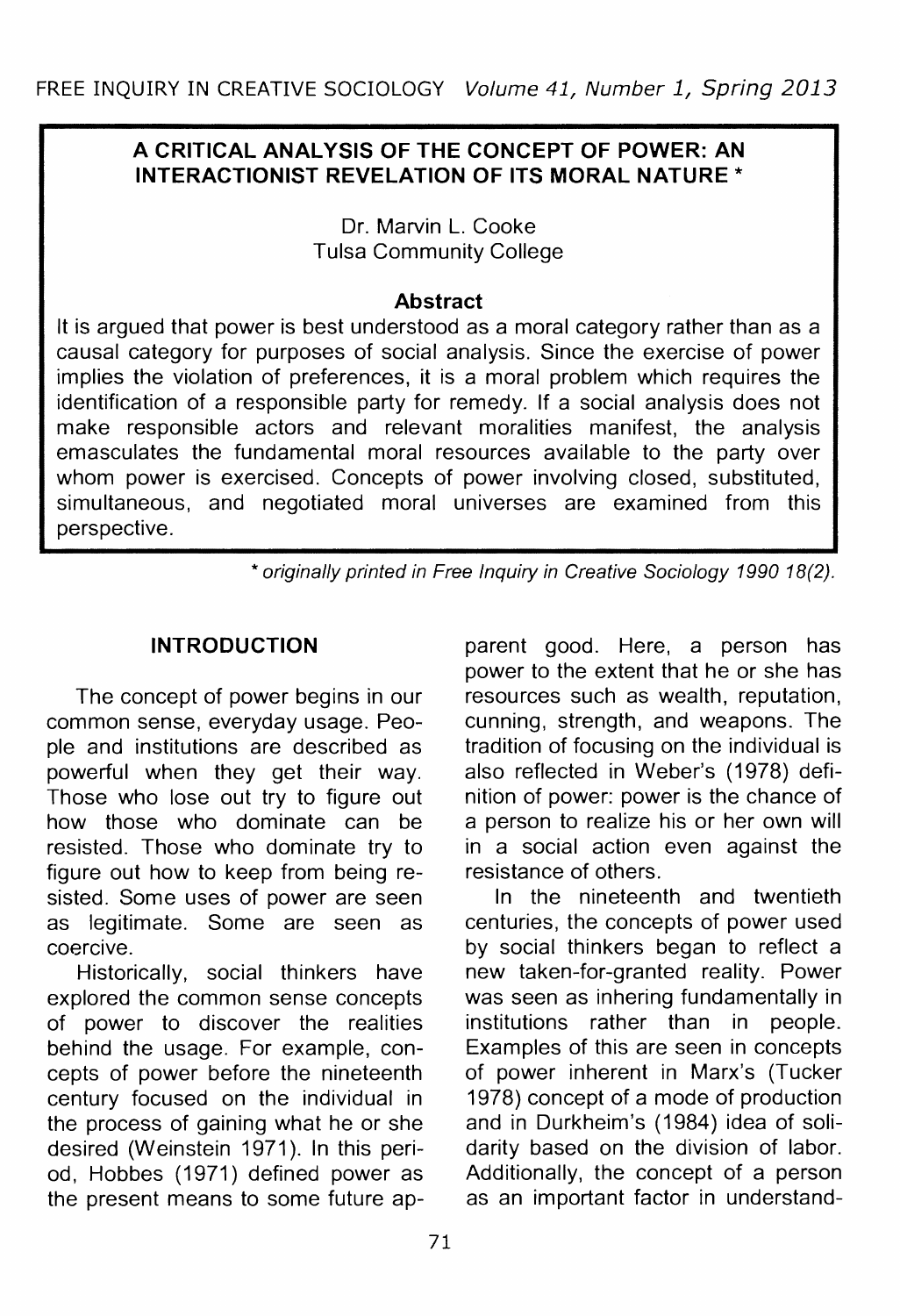ing social life began to vanish. This can be seen in Durkheim's (1982) notion of social facts as explanation for social behavior.

In the twentieth century, following the lead of the pragmatist and the<br>phenomenologist, taken-for-granted taken-for-granted notions began to be approached as problematic. Following what has come to be known as the Thomas theorem -if people define situations as real, they are real in their consequencespower has been studied in terms of how its perception is constructed in interaction (Becker 1975; Brown 1983; Collins 1982; Douglas 1975; Garfinkel 1956; Kitahara 1986; Rosen 1985; Scheff 1975; Wasielewski 1985; Watson 1978).

While one could examine power by placing the concept in its historical context and thereby construct an understanding of how it developed, most of the works consulted for this paper treat concepts of power as competing paradigms. Much time is spent criticizing notions of power for what they miss or overlook. At the heart of this quest is the hope for an unassailable understanding of power in terms of causality. The purpose of this paper is, first, to demonstrate that trying to understand power from the standpoint of causality is fundamentally doomed. This will be done by demonstrating that power is ubiquitous and that any sense of causality is dependent on the framing of change and on the search for causes for change within that frame. Second, it will be demonstrated that power if fundamentally a moral category. Furthermore it will be demonstrated that some concepts of power emasculate the fundamental

moral nature of the term and consequently render it useless in the everyday world of individual action.

# **THE DOOMED SEARCH FOR POWER IN TERMS OF CAUSALITY**

Let us begin by examining how various concepts of power have been framed. Consider Weber's concept of power defined above. One knows that power has been exercised when one person has one preference which is materialized over the preference of another. While Weber does not require resistance to be present, Berndtson (1970) has noted that power is apprehended only in a situation in which resistance is present. Now, how is one to determine what caused one person to prevail over another?

Weber identified charisma, the unique qualities that people attribute to a leader, as one source of power. Here, if one frames the issue of cause in essentialist terms, one explores the character of the leader for causes. If one frames the issue of cause in terms of norms and values of institutions (Collins 1982), one explores norms and values in an institution that define what characteristics a charismatic leader must have. If one frames the issue in terms of how one uses framing rules in social interaction (Wasielewski 1985), one explores the interaction process of framing rules used to gain legitimacy in interaction.

In addition, Weber identified tradition and rationality as grounds for commanding compliance. Again, framing the issue of cause in terms of norms and values leads to a search for rules that are the cause. And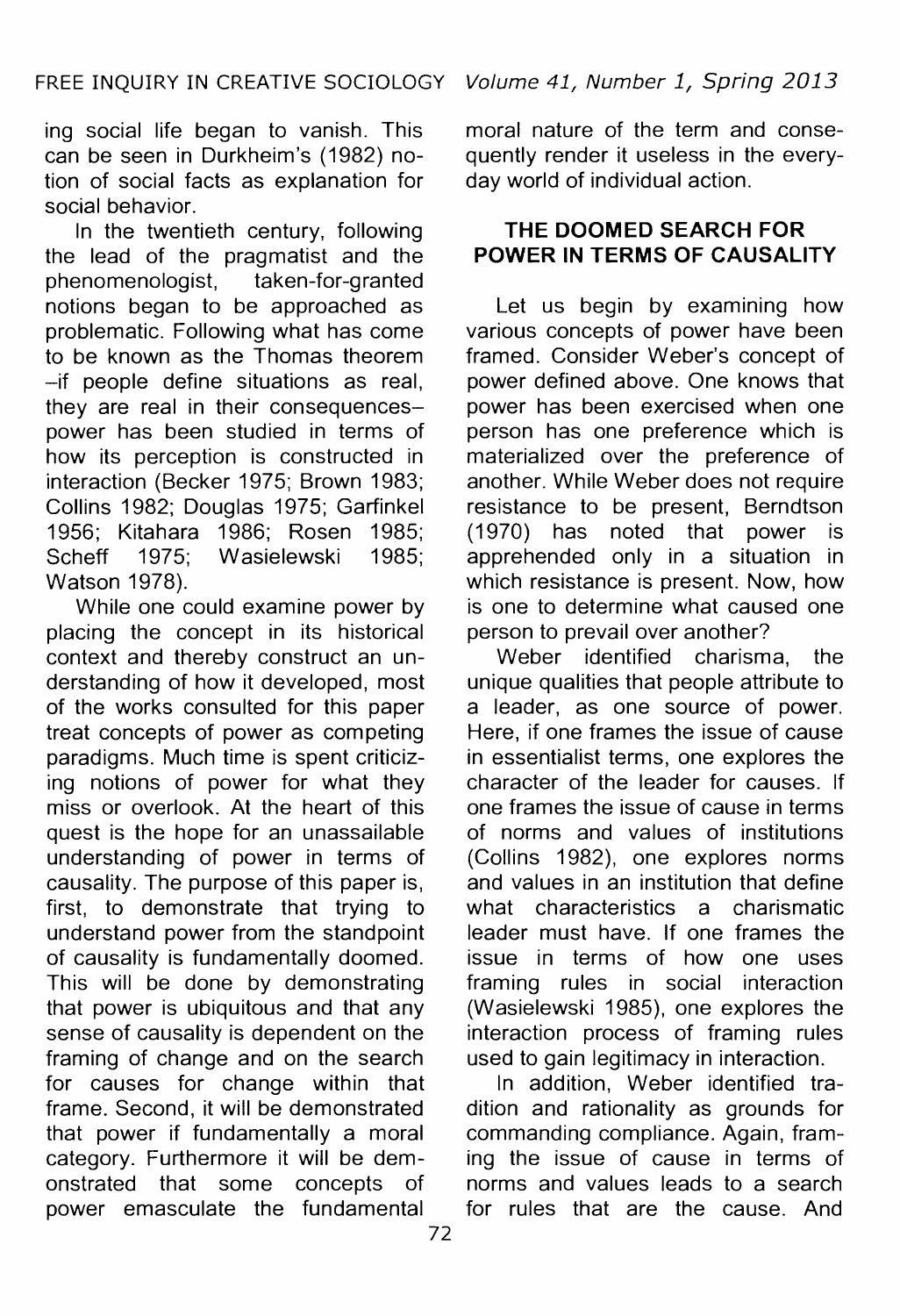again, if one shifts to an interactionist frame, one finds interactionist causes. For example, Douglas (1975) documented how gaps exist between supposed shared values and the specific nature of situations such that individuals must continually negotiate the meaning of norms and values in the process of interaction.

Hunter (1953) identified status as yet another cause for the situation of one person prevailing over another in the face of resistance. By assuming that power was inherent in social status, Hunter could then explore how people with these factors caused others to act in the face of resistance. Furthermore, he could explore how power was distributed by looking at the distribution of social status. But, if one changes the frame of examination, as did Garfinkel (1956), one can observe the acts by which one can successfully degrade another's social status. Thus social structure seems to be continually created by interaction.

Resources have also been identified as a tool of power. If one frames a study in terms of the use of resources by organizations to secure compliance from others (Clark 1968; Dahl 1960; Hawley, Wirt 1968; Murphy1988), one explores the relations between the distribution of resources among actors in institutions and among institutions and observes how those resources are used to gain compliance. Yet if one shifts the frame to interaction (Kitahara 1986), one can see how resources are perceived resources and therefore depend on how their perception is constructed.

While the above is not an exhaustive review of literature on the concept of power, it does reveal that any search for causality in terms of power changes with every change in the way the concept is framed and with every level of social phenomenon to which the concept is applied. The way that most social scientists treat this state of affairs is by submitting to the unique solution aspect of the concept of truth in logic and then by sorting out concepts and levels with data and reasoning to find the right answer. Yet the phenomenological nature of power may not permit one to find the right answer one so fervently seeks.

First, consider Ernest Becker's (1975) analysis of demeanor and deference. He pointed out that the verbal context of action gives the possibility of the direct exercise of power over others. Here, every time one person addresses another, the situation changes and requires a response from the one being addressed. Additionally, if one analyzes interactions, one can document actions and responses, but the question of power in terms of cause is not possible to ask beyond a person deciding to start some line of action.

Second, consider Arthur Berndtson's (1970) phenomenological analysis of the concept of power. One does not know power except as one observes change and infers power as a source of change. Change is known by its novel character. An enduring being surmounts change from moment to moment. Thus, the appearance of permanence is created by overcoming the novel from moment to moment. Additionally power is not open to direct inspection. It can only be apprehended through a situation of resistance.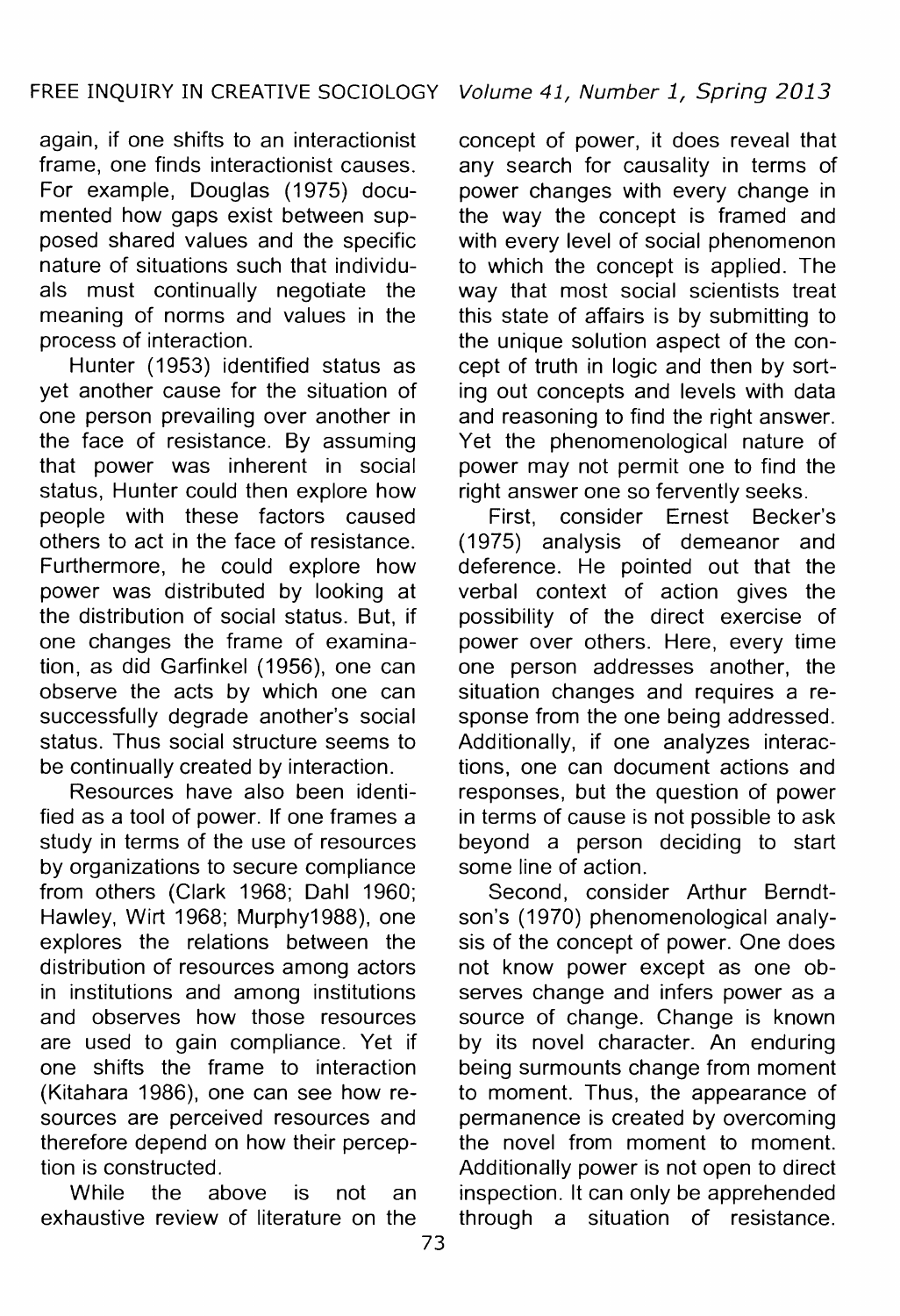Finally, power has no antecedent and therefore is a self-caused cause.

From Becker's and Berndtson's analyses, one can seriously entertain the possibility that power is ubiquitous. Second, one can ask questions about causes up to a point. Then, the question no longer has an answer. It is what Toulmin called a limiting question:

> ... the way of answering suggested by the form of words employed will never completely satisfy the questioner, so that he continues to ask the question even after the resources of the apparent mode of reasoning have been exhausted. (1970:205)

The words employed to ask the limiting question and the modes of reasoning that are exhausted are those of the frame or concept of power used. Thus we look at a ubiquitous phenomenon with a frame that makes some things important and ignores others (Burke 1954). To inquire into the truth of any frame is to ignore most of that which is everywhere with a frame which cannot ask beyond itself. Thus, any attempt to compare frames, or notions of power, to find the unique answer about cause with respect to power is doomed to failure.

#### **POWER AS A MORAL CATEGORY**

Even though power is ubiquitous and power as a cause is an unanswerable question, the use of the term power by the common person and by the social scientist is *not* ubiquitous, and the question of power as a cause is treated as if it were answerable. In what kind of situation is the term power applied? And what is a person doing when applying the term?

If one returns to Hobbes' definition of power, one finds that, in applying the term power to a situation in which one uses some source to overcome resistance, a person must attend to the propriety of the uses of particular means to overcome resistance in terms of the apparent good to be achieved. If one returns to Weber's definition of power, one finds a situation in which one party is appealing to another party to compel them to obey. Here, there must be some basis for accepting the command, such as tradition, rationality, or the charismatic nature of the commander. Hawley and Wirt (1968) also included the offer of payoffs and the threat of inflicting costs as appeals to induce compliance.

When one applies the term power to institutions, people vanish. Actually they do not vanish, but responsibility for acts is not easily attached to people. The consequences of not being able to attach responsibility to people such that their behavior can be challenged can be seen in Richard Edwards' (1984) historical analysis of the forms of control in the labor process. Edwards defined a system of control as a process by which a work task is directed, evaluated, and rewarded or disciplined. A simple control system consists of a boss exercising power openly and personally. Here, responsibility between the boss and the worker is direct and definable. If a worker does not like how the boss conducts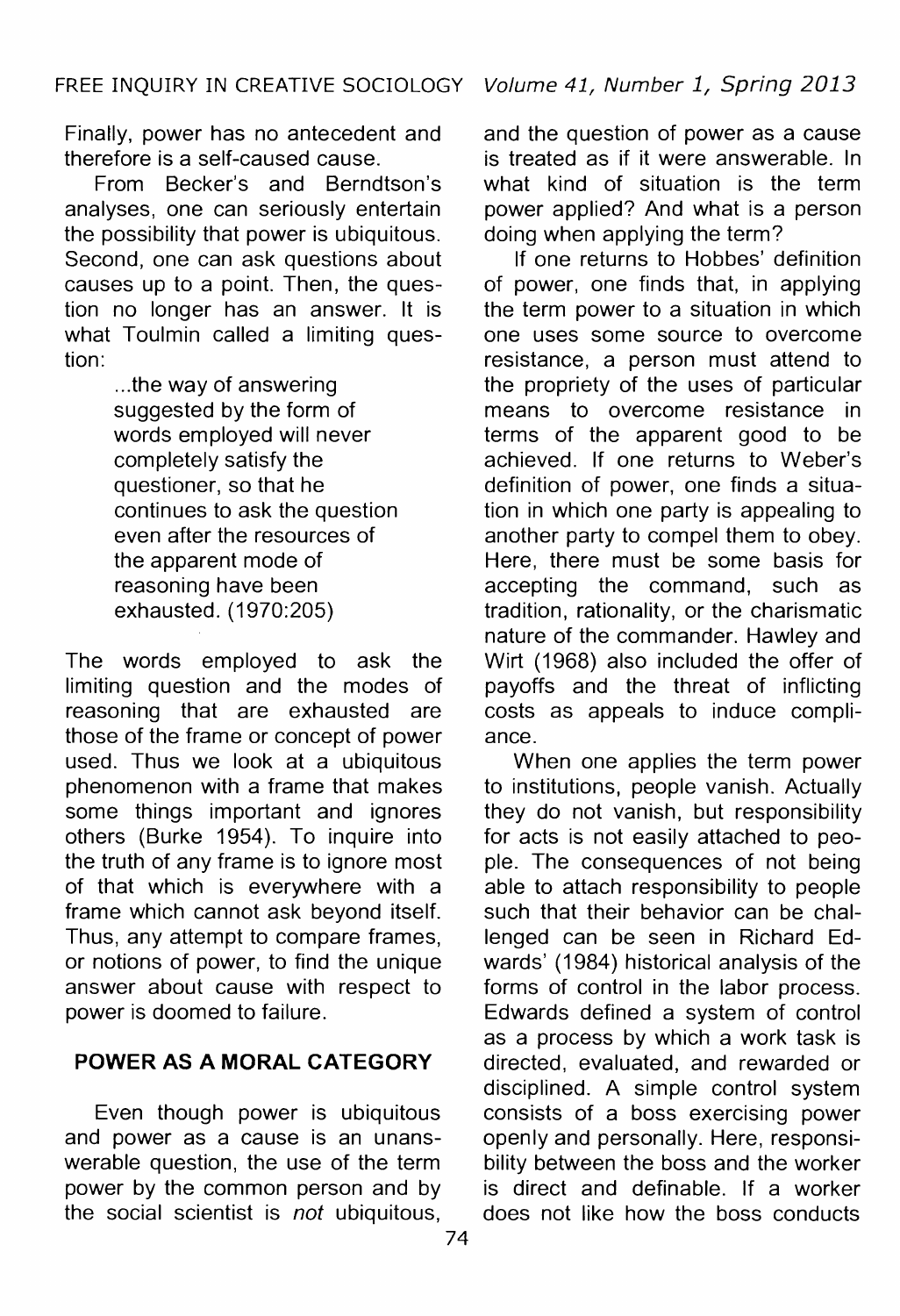one of the three tasks of control, assigning responsibility for how those control tasks are done is possible. As the scale of industry increased, the task of directing work was taken over by an assembly line. Technical control removes the directing of work from the interpersonal context. If a worker does not like how the machine directs work, to whom and how is responsibility for this attached? Finally, the tasks of evaluation, reward, and discipline were carried out through elaborate, negotiated rules between the management of labor and the management of industry. At last, the ability to define a responsible party of deciding how work gets direct, evaluated, and rewarded becomes almost nil.

Just as the actions of management described by Edwards substituted mechanisms and rules as the responsible parties of the exercise of power into the definition of the situation, so have sociologist constructed understandings of power which do the same thing. For example when Clark (1968) and Collins ( 1982) argue that people can exercise power only within the norms and values of the institution of which they are a part, those over whom power has been exercised are left arguing over the rules. When Murphy (1988) argues that power consists of the ability to constrain and the ability to profit from without defining who is constraining and who is profiting, we are left in the same position as Edwards' assembly line workers facing a machine. Although Becker (1975) deals with a situation in which an individual exercises power in an interpersonal situation, his focus is on the use of rituals which create a

context of action and an expectation of a particular response. While an actor who could be responsible for exercising power is a part of the scene, the ritual defines the situation and leaves the person over whom power is being exercised through the ritual dealing with the rules and mechanisms of the ritual. Thus, an interaction which does not include the notion of actor in the definition of a situation hides the actor involved in the exercise of power.

Now consider the consequences of moving from the use of power in institutional terms to the use of power in personal and political terms. In studying clients and public service bureaucracies, Fainstein and Fainstein (1974) found that clients tended to accept the rules which bureaucracies present to them and the right of social workers to interpret the rules. Here, when people did not qualify for help, they were angry but had no way to define who was responsible except the institution. Yet when some clients redefied case workers as public servants who were supposed to be responsive to the public, they defined the case workers as responsible and the will of the people -themselvesand not the institution as having the right to decide who should get help. Demands of the clients then began to be met.

C. Wright Mills (1959) saw that how a sociologist analyzes power has an effect on how people see the propriety of the power arrangement analyzed. The sociologist's work justifies, criticizes, or distracts attention away from the current structural realities of power. Using this insight, Mills (1956) compared the mass society controlled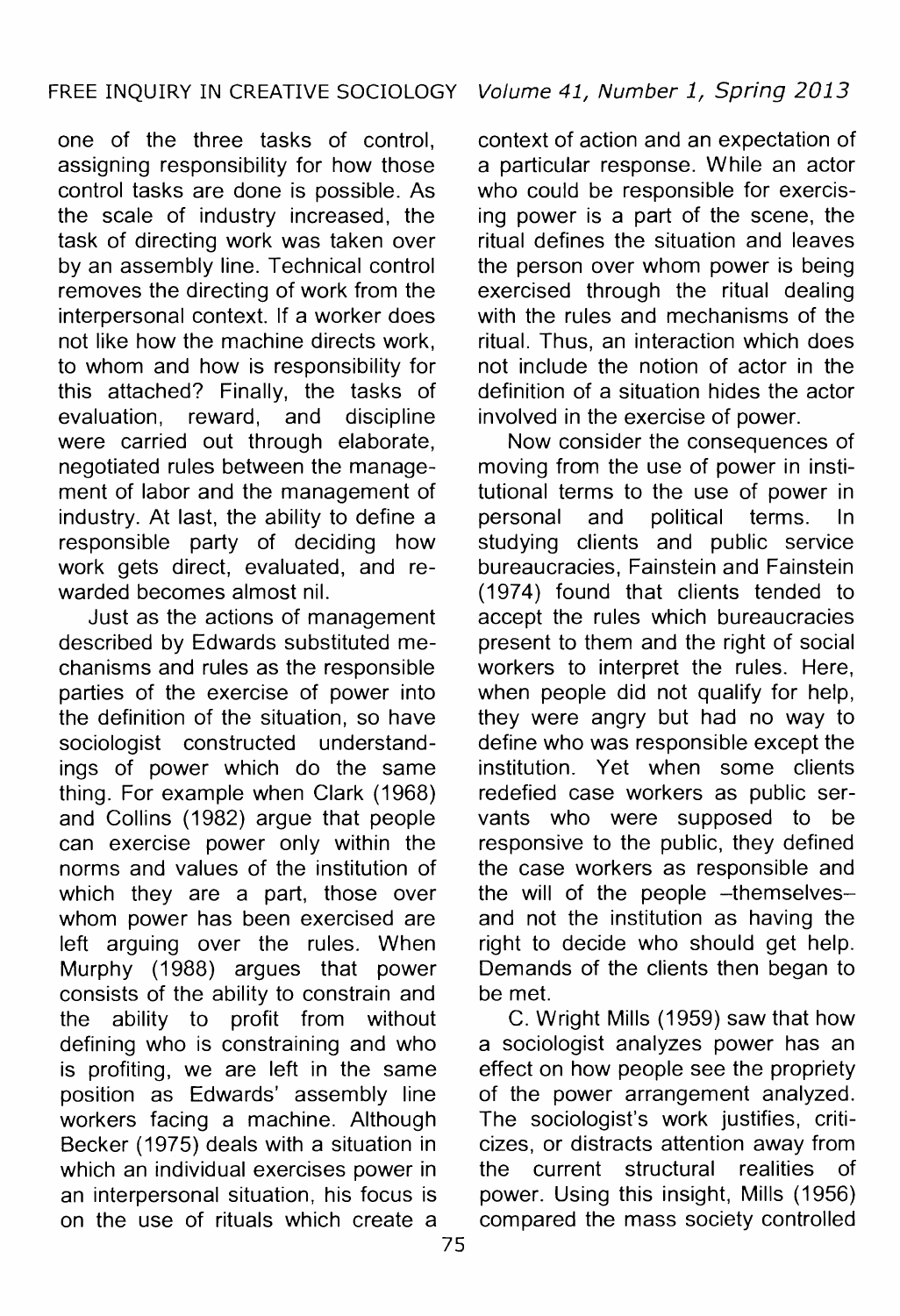by the power elite with the social structure necessary for democracy in order to debunk the current social structure. Yet, he conducted his analysis in the taken-for-granted notion of power as an institutional structure. Ironically, Mills saw that it was important to study the structure of society to identify the actors who were responsible for the way things are. Yet, the very notion of power as being rooted in structures by in large absolves any found actors from responsibility.

If one asks in what kind of situation is the term power applied, a look at the notions of power reviewed reveals that it is applied to situations in which some party or arrangement violates the preferences of some other part while the violated party is resisting. Such violations require appropriate justifications if they are to be accepted. If the violated party does not accept the justifications offered, the violated party has a weapon of redressing an appeal to others in terms of justice and responsibility. Both elements are important. Without appropriately framing the violation as unjust, appeals for help will not be accepted. Without defining a responsible party, further action is not possible.

Yet definitions of situations which include actors to whom responsibility could be assigned for the exercise of power do not bring those actors to the front of the situation in the same way. Consider the situation of the actor exercising power in the context of what Scheff (1975) calls absolute responsibility or of what Brown (1983) calls myth. Here, an actor exercises power by using justifications held to be

the only possible in the situation. The party over whom power is exercised has the possibility of appealing to the justifications defining the situation to object to the exercise of power and to hold the actor exercising power responsible. Let us call this definition of the situation one of a closed moral universe.

Secondly, Fainstein and Fainstein's welfare recipients were confronted with a situation in which an actor  $-$ the social worker- could be held responsible. But the social workers, as in the situation of a closed moral universe. appealed to what they held to be the only justification possible for their exercise of power. The welfare recipients did not try to hold the social workers accountable in terms of the welfare rules. Instead, they substituted a new definition of a closed moral universe into the situation -representative democracy- which redefined the rules of appeal in their favor. Let us call this situation one of a substituted moral universe.

Third, Goffman (1967) has demonstrated that the maintenance of face is a condition of interaction. Thus in the midst of exercising power with appeals to various moral universes, actors are also engaged in gaining face, saving face, and depreciating others. At any one time, there are simultaneous moral universes being engaged in the exercise of power. Yet, as Schutz (1967) notes, a person can attend to only one of these moral universes at a time. The results of this can be seen in Shaw's (1982) analysis of the exercise of the authority in Christian scripture. Shaw points out that human speakers in scripture can personally benefit by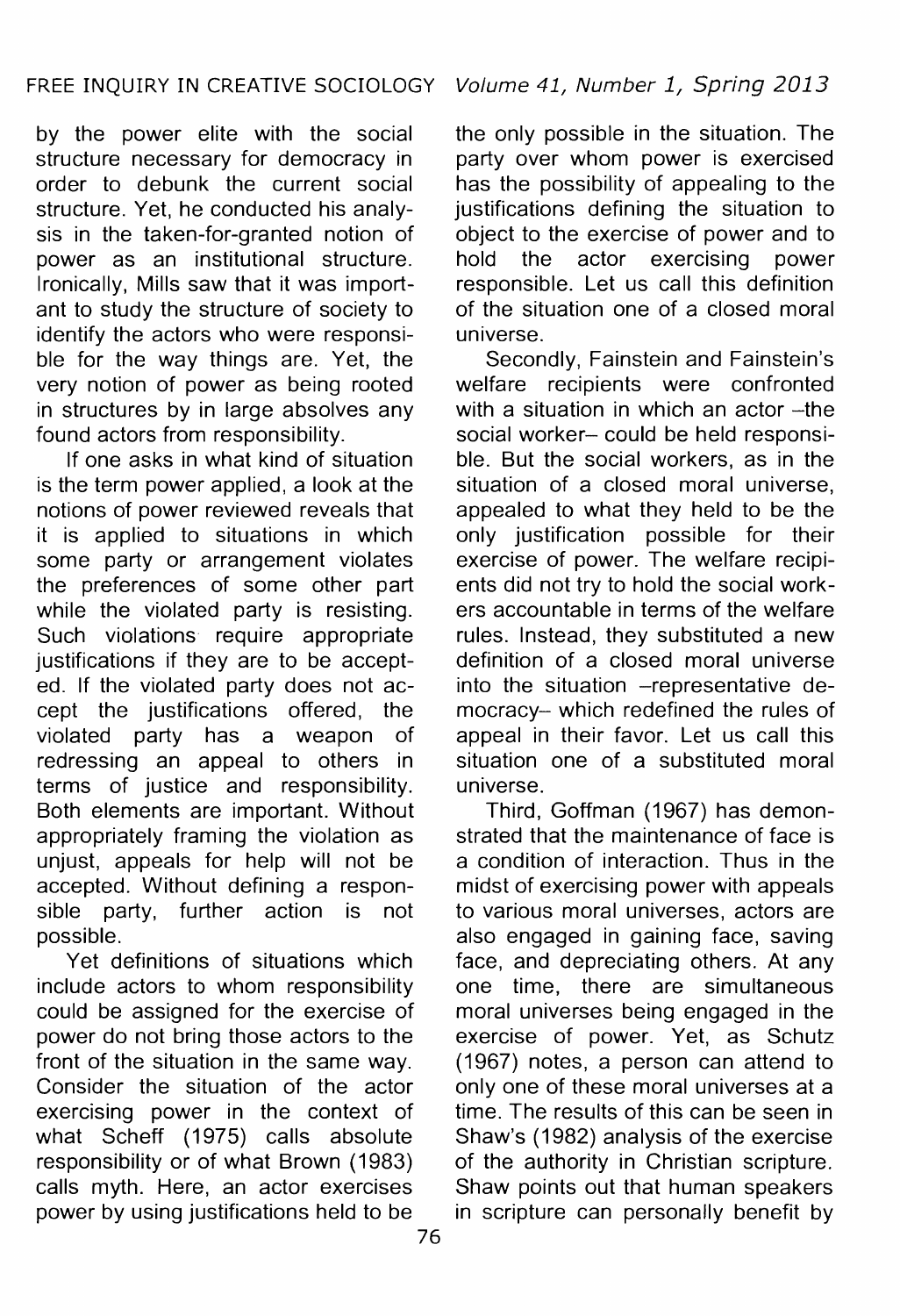appealing to divine will. If the persons involved in such an exercise of power attend to the appeal to divine will, the actor making the appeal will vanish in terms of agency and responsibility, but if one attends to how the person using divine speech will benefit from it, an agent appears and a new range of justifications to counter the exercise of power becomes available.

Finally, a fourth approach to a definition of a situation of power involving an identified actor is suggested by Scheff and Brown. In contrast with myth, which makes contingent choice appear as necessity, Brown (1983) contends that seeing theories as metaphors for a given situation keeps the human agency of the origin of metaphors alive. In a similar fashion, Scheff (1975) counters the notion of absolute responsibility with the notion that responsibility is defined in interaction. Here, multiple realities are constructed side by side in the process of negotiation. The consequence of such definitions of the situation for the actors is noted by Scheff: When clients and professionals are aware that the situation is one of negotiated reality, clients gain more control over the resulting definition of the situation. In this definition of the situation -the negotiated moral universe- actors are most fully understood as such and can be held responsible. The moral universes to which actors appeal are more clearly seen as tools selected or constructed by actors in negotiation.

As one glances back, it was seen that the use of institutional and structural notions of power clearly emasculate the use of power as a moral category by making it difficult to define

a situation as unjust and by making it difficult to identify a party responsible for the injustice. Now, let us examine these four notions of power that include an actor to whom responsibility for acts can be assigned to see how they either push the actor exercising power to the background behind the moral universe or pull the actor into the foreground where responsibility is visible.

In the situation of the closed moral universe, an actor can be defined as exercising power, but a situation can be defined as uniust only in terms used by the actor to exercise power. Thus, one is essentially in the situation of Edwards' bureaucratic control.

In the situation of a substituted moral universe, an actor can be defined as exercising power. The exercise of that power comes to be seen as problematic when a new closed moral universe is substituted for the one currently being used by the actor attempting to exercise power. Once the substitute moral universe is used to redefine the situation, the responsibility of the actor exercising power becomes clearer. The actor exercising power is choosing a morality rather than obeying one in the definition of the situation.

The situation of the simultaneous moral universe is similar to the substituted moral universe. By shifting attention from one aspect of a situation to another, a new view is gained of the actions of the actor who is attempting to exercise power, but instead of substituting one closed moral universe for another, one substitutes a personal moral universe for a public moral universe. One devalues lofty claims by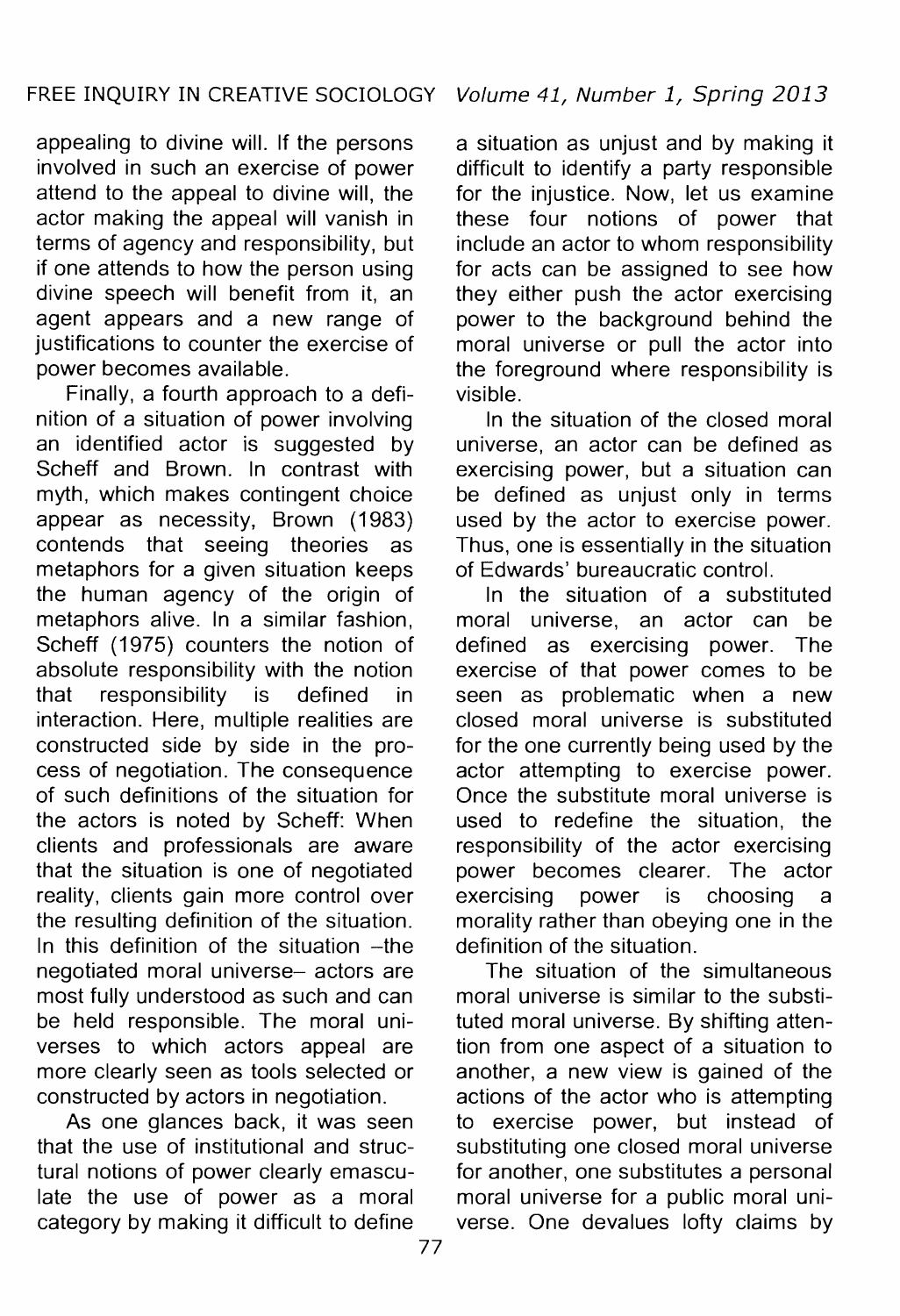redefining the motives of the actor attempting to exercise power in terms of personal, individual interests. Here, the responsibility of the actor attempting to exercise power becomes even more visible because of personal motives make the violation of the preferences of others even more blatantly the act of the one exercising power.

Finally, the situation of the negotiated moral universe clearly places the actors in the exercise of power in the foreground. Here, the actors are not simply responding to moral universes; they are actively selecting or constructing moral universes in interaction. In so doing, the actor attempting to exercise power is manifestly responsible for such acts. Also, the one who is the object of power becomes visible as an active party. In a negotiated situation, the outcome rests on both parties. If one accepts the moral universe offered as justification for a violation of his or her preferences without countering, one bears some responsibility for the outcome. However, if one fails in one's attempts to resist the exercise of power in negotiating the situation, one clearly has an actor responsible for the violation of one's preferences and the morality used by the actor is more easily seen as relative and therefore questionable.

#### **CONCLUSION**

The purpose of this paper has not been to claim that concerns about power often discussed under the rubric of structure are not valid. As I sit writing this essay, I know that people are probably making decisions that will violate my preferences. I know that available options and resources affect my ability to deal with such violations.

But, I am saying that, in the everyday world of action, the exercise of power involves a violation of preferences. As such, it is a moral problem which requires the identification of a responsible party for remedy. Thus, the examination of social structure, resources, and options must be done for the purpose of making manifest responsible actors and relevant moralities. Otherwise, social analysis emasculates the fundamental moral resources available to the party over whom power has been exercised.

Finally, not all definitions of a situation which include actors and moralities equally bring the responsibility of the actor who exercises power to the foreground. In the situation of the closed moral universe, the commonly held morality used in the exercise of power hides the actor exercising power. In the situation of substituted moralities, actors use two different moralities as masks for acting. In the situation of simultaneous moralities, one actor will wrap himself or herself in a shared morality to condemn another actor defined as acting from a personal morality. Only in the negotiated moral universe do actors clearly stand responsible for their acts as they create and select moralities in the struggle for dominance.

#### **References**

Becker, E. 1975. "Socialization, Command of Performance, and Mental Illness." Pp. 292-301 in Life as Theater, edited by D. Brissett and C. Edgley. Chicago: Aldine.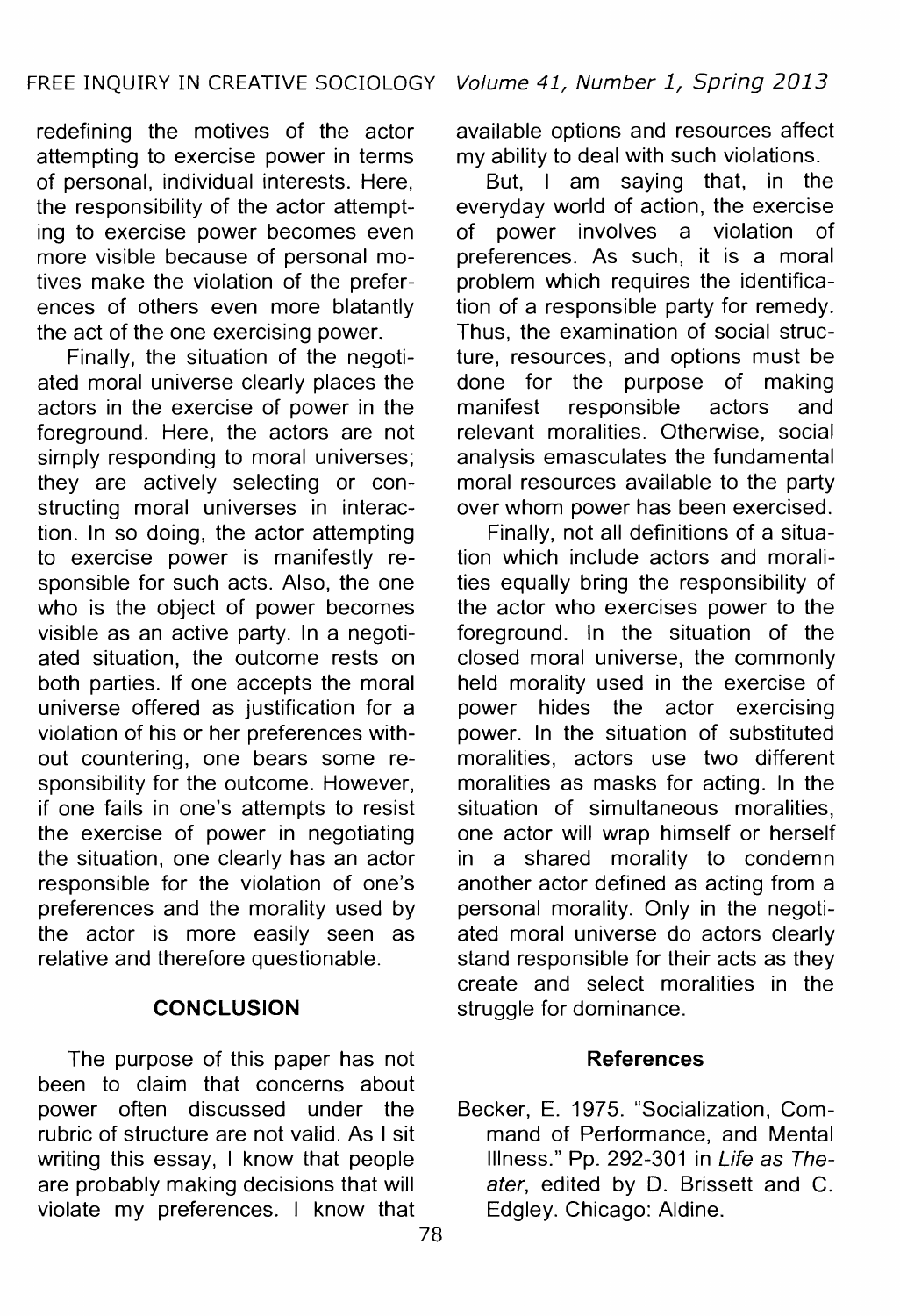- Berndtson, A. 1970. "The Meaning of Power." Philosophy and Phenomenological Research 31 :73-84.
- Brown, R.H. 1983. "Theories of Rhetoric and the Rhetorics of Theory: Toward a Political Phenomenology of Sociological Truth." Social Research 50:127-157.
- Burke, K. 1954. Permanence and Change. Berkeley: University of California Press.
- Clark, T.N. 1968. "The Concept of Power." Pp. 45-81 in Community Structure and Decision-Making: Comparative Analyses, edited by T.N. Clark. San Francisco: Chandler.
- Collins, R. 1982. Sociological Insight. Oxford: Oxford University Press.
- Dahl, R. A. 1960. Who Governs? New Haven: Yale University Press.
- Douglas, J. 1975. "Deviance and Respectability: the Social Construction of Moral Meaning." Pp. 261-275 in Life as Theater, edited by D. Brissett and C. Edgley. Chicago: Aldine.
- Durkheim, E. 1982. The Rules of Sociological Method. NY: Free Press.
- ------. 1984. The Division of Labor in Society. NY: Free Press.
- Edwards, R.C. 1984. "Forms of Control in the Labor Process: an Historical Analysis." Pp. 109-142 in Critical Studies in Organization and Bureaucracy, edited by F. Fischer and C. Sirianni. Philadelphia: Temple University Press.
- Fainstein, N.I. and S.S. Fainstein. 1974. Urban Political Movements. Englewood Cliffs, NJ: Prentice-Hall.

- Garfinkel, H. 1956. "Conditions of Successful Degradation Ceremonies." American Journal of Sociology 61 :420-424.
- Goffman, E. 1967. Interaction Ritual. Chicago: Aldine.
- Hawley, W.D. and F.M. Wirth. 1968. "Introduction." Pp. 1-4 in The Search for Community Power, edited by W.D. Hawley and F.M. Wirth. Englewood Cliff, NJ: Prentice-Hall.
- Hobbes, T. 1971. "Identify." Pp. 163-<br>168 in *Identity. Power. and* in *Identity*. Change, edited by M.A. Weinstein. Glenview, IL: Scott, Foresman.
- Hunter, F. 1953. Community Power Structure. Chapel Hill: University of North Carolina Press.
- Kitahara, M. 1986. "Commodore Perry and the Japanese: a Study in the Dramaturgy of Power." Symbolic Interaction 9:53-65.
- Mills, C.W. 1956. The Power Elite. Oxford: Oxford University Press.
- ------. 1959. The Sociological Imagination. Oxford: Oxford University Press.
- Murphy, R. 1988. Social Closure. Oxford: Clarendon Press.
- Rosen, M. 1985. "Breakfast at Spiro's: Dramaturgy and Dominance." Journal of Management 11(2):31-48.
- Scheff, T. 1975. "Negotiating Reality: Notes on Power in the Assessment of Responsibility." Pp. 205-218 in Life as Theater, edited by D. Brissett and C. Edgley. Chicago: Aldine.
- Shaw, G. 1982. The Cost of Authority. Philadelphia: Fortress Press.
- Toulmin, S. 1970. Reason in Ethics. Cambridge: Cambridge University Press.